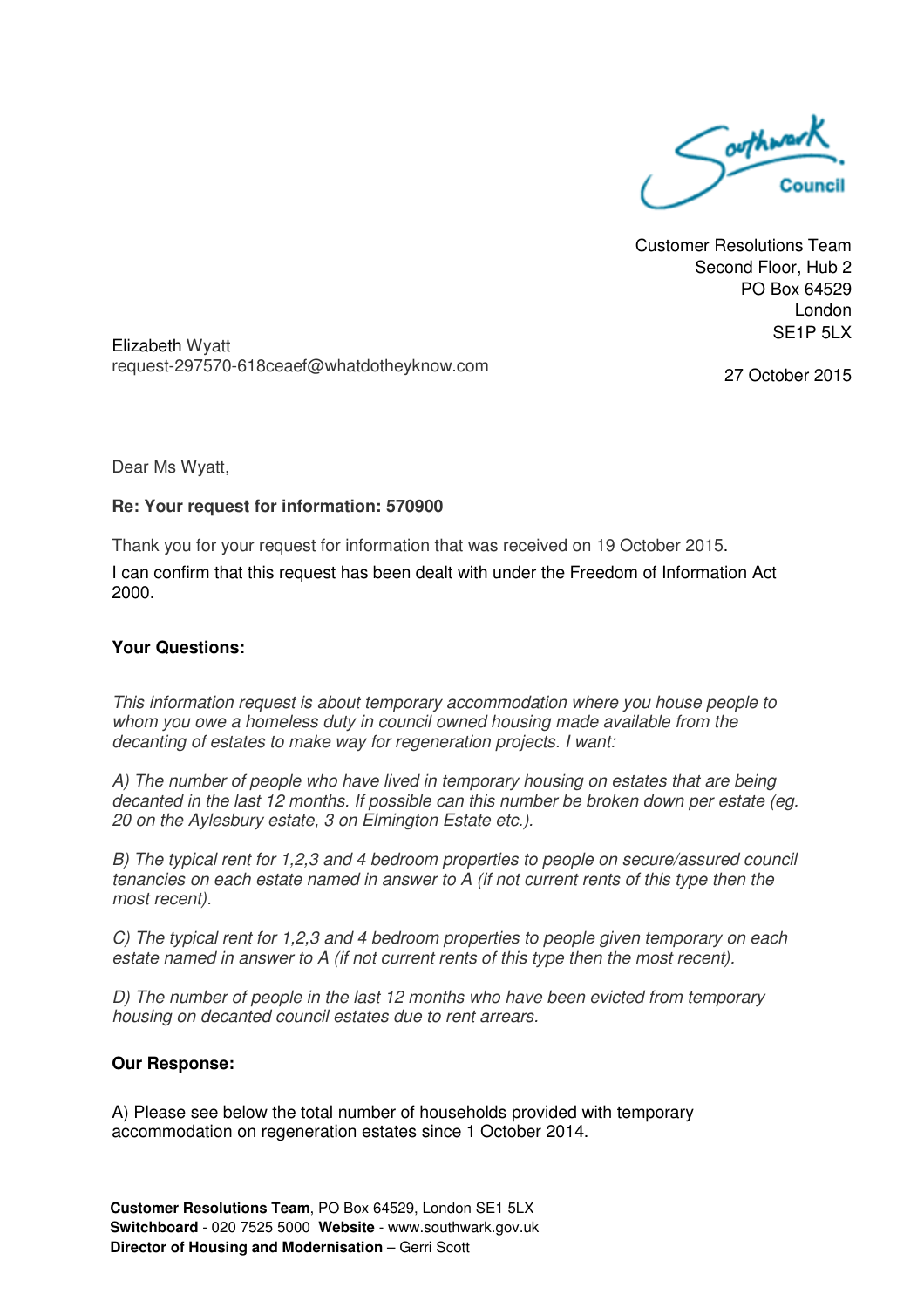| <b>Estate</b>            | <b>Number of</b><br>tenancies |
|--------------------------|-------------------------------|
| <b>Aylesbury Estate</b>  | 506                           |
| <b>Elmington Estate</b>  | 102                           |
| <b>Abbeyfield Estate</b> |                               |

B) Please see below the average gross rents currently charged to households occupying Southwark estate properties under a secure tenancy.

Please note:  $0 = a$  studio.

| <b>Estate</b>            | <b>Number of</b><br>bedrooms | <b>Average gross</b><br>rent $(E)$ |
|--------------------------|------------------------------|------------------------------------|
| <b>Abbeyfield Estate</b> | 0                            | 107                                |
| <b>Abbeyfield Estate</b> |                              | 125                                |
| <b>Abbeyfield Estate</b> | 2                            | 136                                |
| <b>Abbeyfield Estate</b> | 3                            | 153                                |
| <b>Abbeyfield Estate</b> | 4                            | 165                                |
| <b>Aylesbury Estate</b>  | 1                            | 112                                |
| <b>Aylesbury Estate</b>  | 2                            | 127                                |
| <b>Aylesbury Estate</b>  | 3                            | 143                                |
| <b>Aylesbury Estate</b>  | 4                            | 150                                |
| <b>Elmington Estate</b>  | 0                            | 91                                 |
| <b>Elmington Estate</b>  |                              | 110                                |
| <b>Elmington Estate</b>  | 2                            | 117                                |
| <b>Elmington Estate</b>  | 3                            | 128                                |
| <b>Elmington Estate</b>  | 4                            | 131                                |

C) All regeneration properties used as Temporary Accommodation have a standard rent charge regardless of the size of the property. This is £210.41 per week and is fully eligible for Housing Benefit.

In addition, the Council collects water charges on behalf of Thames Water and this is recharged to tenants at a weekly rate dependent on the size of the property: 1 bed - £6.69; 2 bed - £7.77, 3 bed - £8.60, 4 bed - £9.20.

If the property is on an estate where district heating is provided, there will also be a weekly charge for this, again dependent on the size of the property. There is some variation, but, typical figures are: 1 bed - £12.09pw; 2 bed - £14.97pw, 3 bed - £17.92pw and 4 bed - £19.34.

D) Six households have been evicted for arrears accrued while in Temporary Accommodation.

**Customer Resolutions Team**, PO Box 64529, London SE1 5LX **Switchboard** - 020 7525 5000 **Website** - www.southwark.gov.uk **Director of Housing and Modernisation - Gerri Scott**